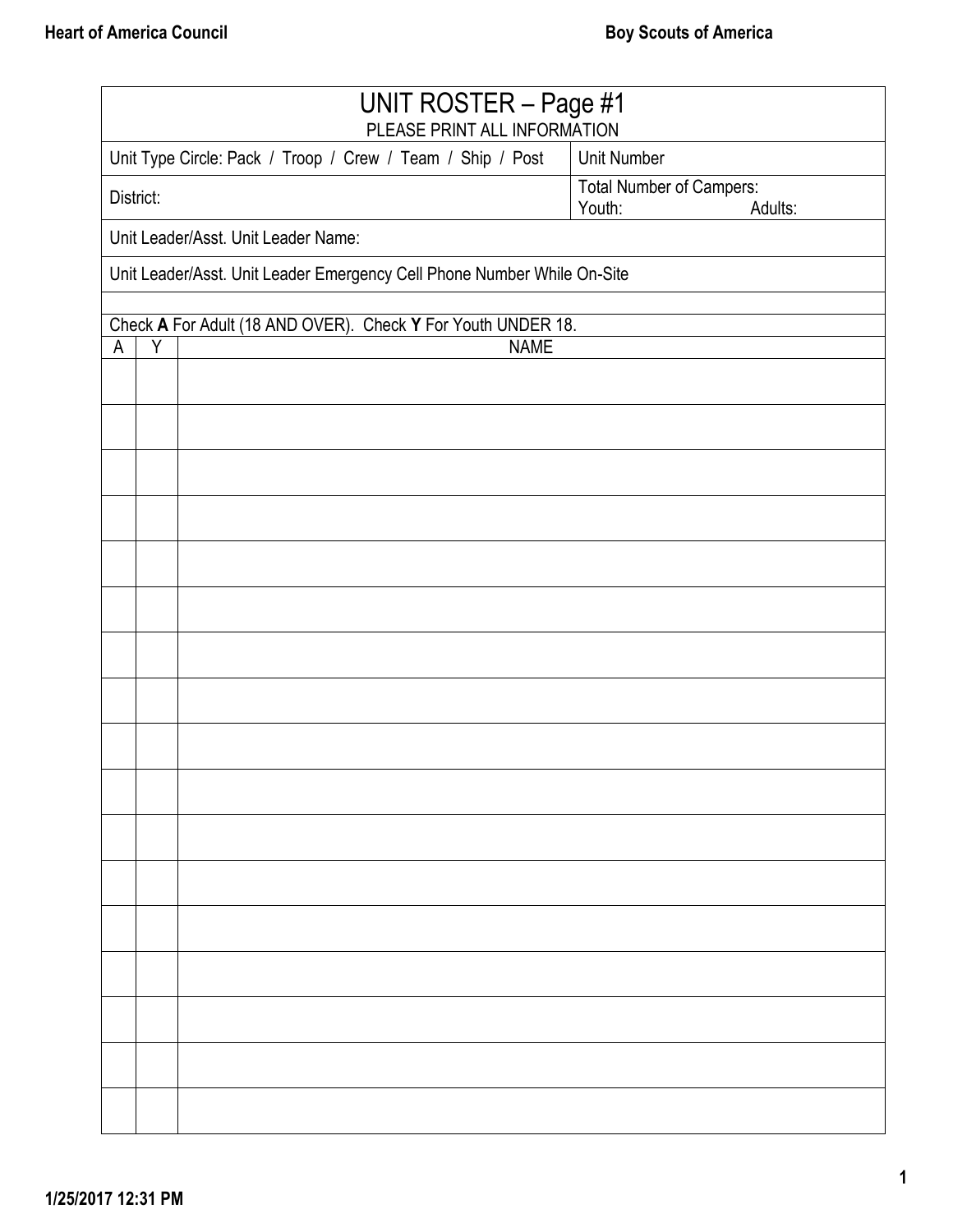| UNIT ROSTER - Page #2<br>PLEASE PRINT ALL INFORMATION |                                                                         |                                                            |                                 |  |  |  |  |
|-------------------------------------------------------|-------------------------------------------------------------------------|------------------------------------------------------------|---------------------------------|--|--|--|--|
|                                                       |                                                                         | Unit Type Circle: Pack / Troop / Crew / Team / Ship / Post | <b>Unit Number</b>              |  |  |  |  |
|                                                       | District:                                                               |                                                            | <b>Total Number of Campers:</b> |  |  |  |  |
|                                                       | Youth:<br>Adults:                                                       |                                                            |                                 |  |  |  |  |
|                                                       | Unit Leader/Asst. Unit Leader Name:                                     |                                                            |                                 |  |  |  |  |
|                                                       | Unit Leader/Asst. Unit Leader Emergency Cell Phone Number While On-Site |                                                            |                                 |  |  |  |  |
|                                                       | Check A For Adult (18 AND OVER). Check Y For Youth UNDER 18.            |                                                            |                                 |  |  |  |  |
| A                                                     | Y                                                                       | <b>NAME</b>                                                |                                 |  |  |  |  |
|                                                       |                                                                         |                                                            |                                 |  |  |  |  |
|                                                       |                                                                         |                                                            |                                 |  |  |  |  |
|                                                       |                                                                         |                                                            |                                 |  |  |  |  |
|                                                       |                                                                         |                                                            |                                 |  |  |  |  |
|                                                       |                                                                         |                                                            |                                 |  |  |  |  |
|                                                       |                                                                         |                                                            |                                 |  |  |  |  |
|                                                       |                                                                         |                                                            |                                 |  |  |  |  |
|                                                       |                                                                         |                                                            |                                 |  |  |  |  |
|                                                       |                                                                         |                                                            |                                 |  |  |  |  |
|                                                       |                                                                         |                                                            |                                 |  |  |  |  |
|                                                       |                                                                         |                                                            |                                 |  |  |  |  |
|                                                       |                                                                         |                                                            |                                 |  |  |  |  |
|                                                       |                                                                         |                                                            |                                 |  |  |  |  |
|                                                       |                                                                         |                                                            |                                 |  |  |  |  |
|                                                       |                                                                         |                                                            |                                 |  |  |  |  |
|                                                       |                                                                         |                                                            |                                 |  |  |  |  |
|                                                       |                                                                         |                                                            |                                 |  |  |  |  |
|                                                       |                                                                         |                                                            |                                 |  |  |  |  |
|                                                       |                                                                         |                                                            |                                 |  |  |  |  |
|                                                       |                                                                         |                                                            |                                 |  |  |  |  |
|                                                       |                                                                         |                                                            |                                 |  |  |  |  |
|                                                       |                                                                         |                                                            |                                 |  |  |  |  |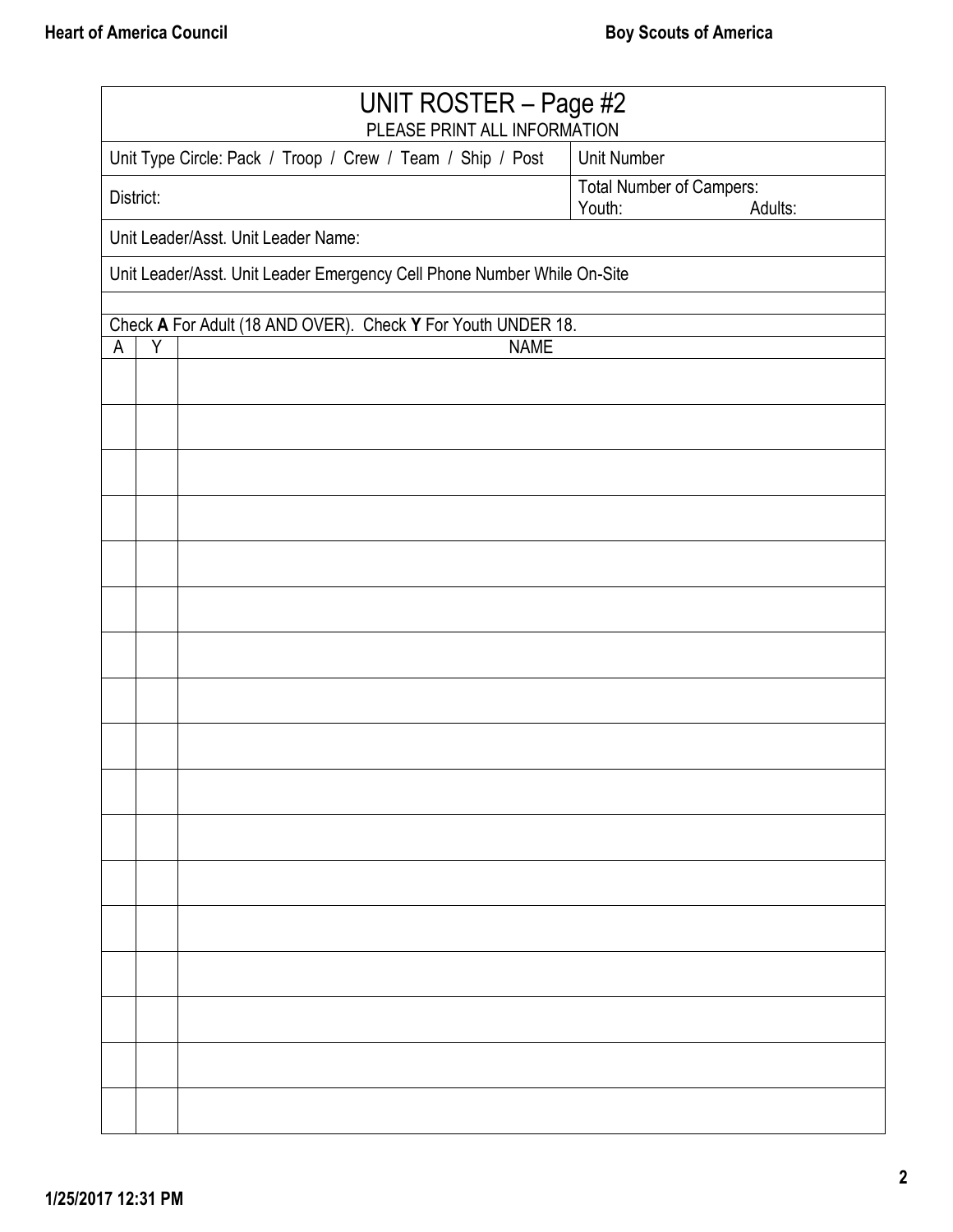| UNIT ROSTER - Page #3<br>PLEASE PRINT ALL INFORMATION |                                                                         |                                                              |                                 |  |  |  |  |
|-------------------------------------------------------|-------------------------------------------------------------------------|--------------------------------------------------------------|---------------------------------|--|--|--|--|
|                                                       |                                                                         | Unit Type Circle: Pack / Troop / Crew / Team / Ship / Post   | <b>Unit Number</b>              |  |  |  |  |
| District:                                             |                                                                         |                                                              | <b>Total Number of Campers:</b> |  |  |  |  |
|                                                       | Youth:<br>Adults:<br>Unit Leader/Asst. Unit Leader Name:                |                                                              |                                 |  |  |  |  |
|                                                       |                                                                         |                                                              |                                 |  |  |  |  |
|                                                       | Unit Leader/Asst. Unit Leader Emergency Cell Phone Number While On-Site |                                                              |                                 |  |  |  |  |
|                                                       |                                                                         | Check A For Adult (18 AND OVER). Check Y For Youth UNDER 18. |                                 |  |  |  |  |
| A                                                     | Y                                                                       | <b>NAME</b>                                                  |                                 |  |  |  |  |
|                                                       |                                                                         |                                                              |                                 |  |  |  |  |
|                                                       |                                                                         |                                                              |                                 |  |  |  |  |
|                                                       |                                                                         |                                                              |                                 |  |  |  |  |
|                                                       |                                                                         |                                                              |                                 |  |  |  |  |
|                                                       |                                                                         |                                                              |                                 |  |  |  |  |
|                                                       |                                                                         |                                                              |                                 |  |  |  |  |
|                                                       |                                                                         |                                                              |                                 |  |  |  |  |
|                                                       |                                                                         |                                                              |                                 |  |  |  |  |
|                                                       |                                                                         |                                                              |                                 |  |  |  |  |
|                                                       |                                                                         |                                                              |                                 |  |  |  |  |
|                                                       |                                                                         |                                                              |                                 |  |  |  |  |
|                                                       |                                                                         |                                                              |                                 |  |  |  |  |
|                                                       |                                                                         |                                                              |                                 |  |  |  |  |
|                                                       |                                                                         |                                                              |                                 |  |  |  |  |
|                                                       |                                                                         |                                                              |                                 |  |  |  |  |
|                                                       |                                                                         |                                                              |                                 |  |  |  |  |
|                                                       |                                                                         |                                                              |                                 |  |  |  |  |
|                                                       |                                                                         |                                                              |                                 |  |  |  |  |
|                                                       |                                                                         |                                                              |                                 |  |  |  |  |
|                                                       |                                                                         |                                                              |                                 |  |  |  |  |
|                                                       |                                                                         |                                                              |                                 |  |  |  |  |
|                                                       |                                                                         |                                                              |                                 |  |  |  |  |
|                                                       |                                                                         |                                                              |                                 |  |  |  |  |